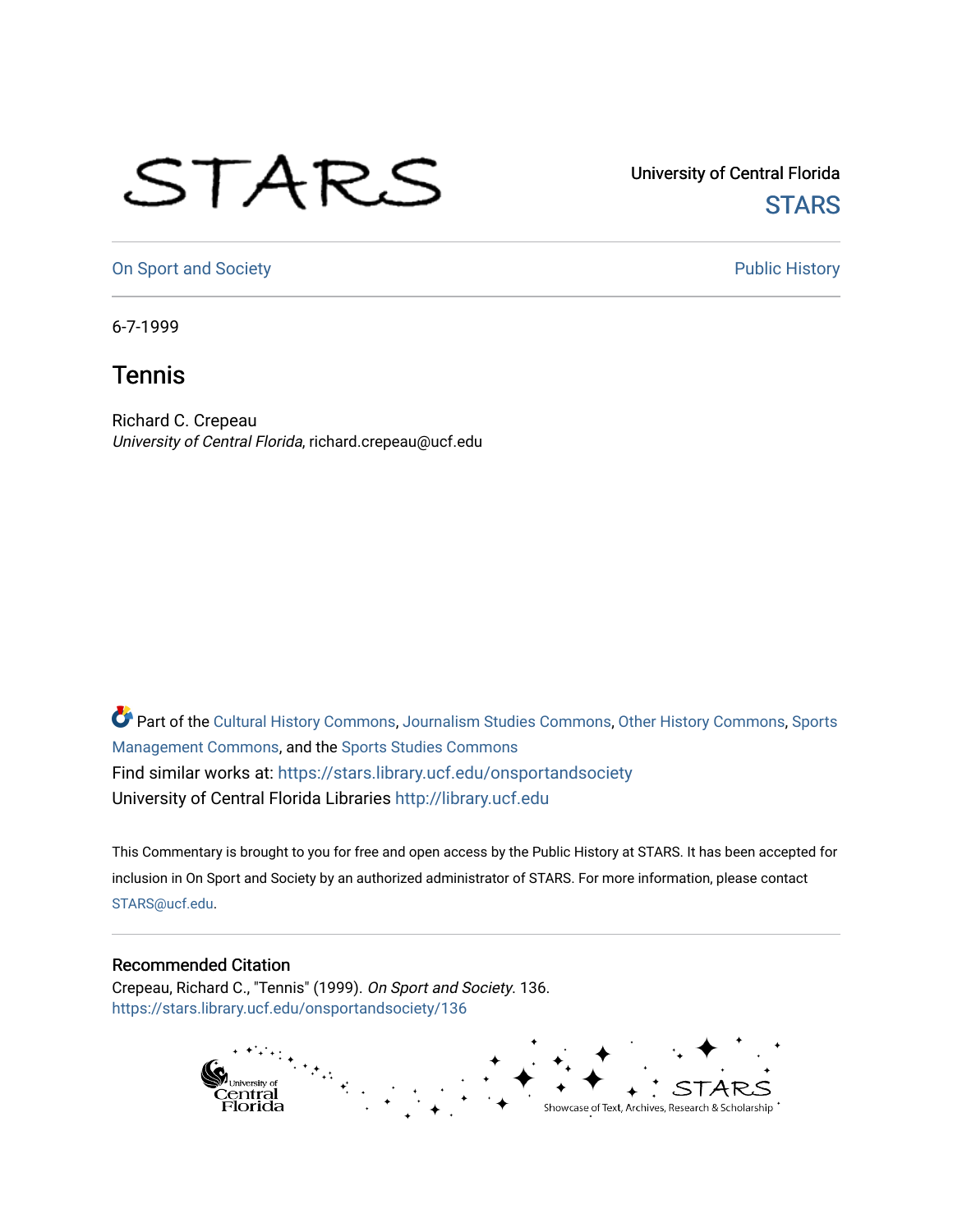## SPORT AND SOCIETY FOR H-ARETE JUNE 7, 1999

What ever happened to tennis, "The Sport of the Seventies?" It was all the rage. The names of the great players were known universally: King, Court, Evert, McEnroe, Borg, Ashe and Connors. After every big television tennis weekend you couldn't get a court in a public park without a two-hour wait. If you played in the big private venues, well you might be able to get a court at 2 a.m. on Wednesday or Thursday, but you couldn't expect much else.

TV ratings for tennis skyrocketed. Networks vied for rights to the grand slam tournaments and the big ATP events. Sponsors were falling all over themselves to buy commercial time on the network telecasts in order to reach that upscale demographic group who would buy imported beer and luxury cars. Tennis was the sport of the yuppies and would be yuppies.

As for the manufactures of tennis equipment and clothing they couldn't produce their products fast enough. There was even a short time in the Seventies when there was a tennis ball shortage. The factories that produced the balls for all the distributors were working around the clock at one hundred percent of capacity and they couldn't keep up with demand. There were places across America where the shelves that displayed tennis balls were empty.

And all of this was before cable, before 24-hour sports networks, before the nation had been saturated with sports. Tennis was dubbed the sport of the future, and the future was now. Scott and Tammy were enrolled in tennis lessons at the club, and the shoe manufacturers were gearing up for their lucrative ride on the desire for the winning edge. The tennis parent became a cultural icon to rival the Little League parent.

Yes, those were great days, and until this weekend I thought they were gone. Tennis got lost somewhere in the Eighties or early Nineties buried by the X-Games or the Triathlon.

Women's tennis went through a minor revival in the last few years, but basically the larger public and much of the sporting public lost interest. Perhaps it was over-exposure; perhaps it was the passing of a fad, perhaps it was the brat factor. Whatever it was, interest dropped and television ratings followed.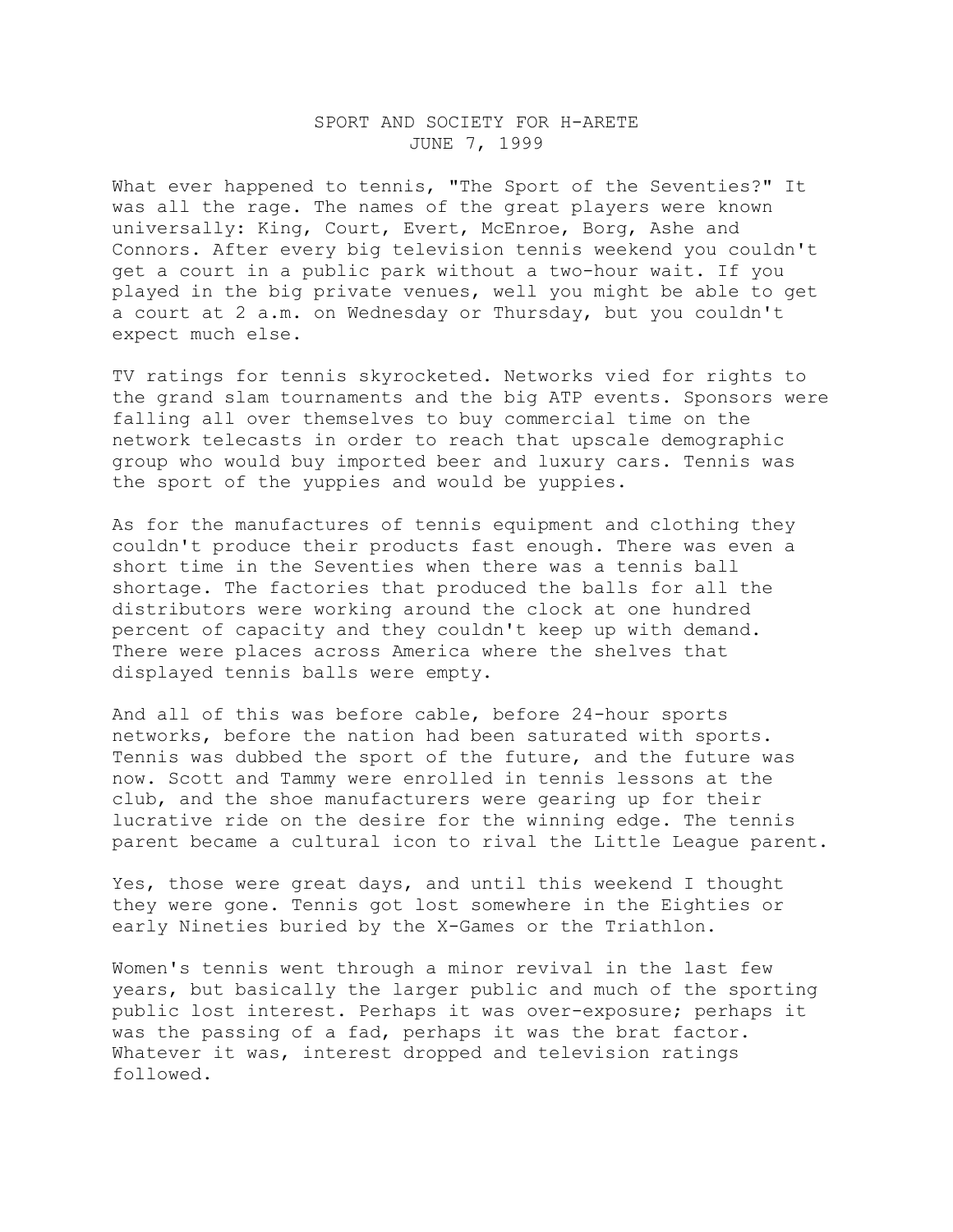Then this weekend, as I always do with the Grand Slam Events, I tuned in to see what is happening in tennis these days. Much to my surprise a great deal is happening.

The French Open brought with it two weeks of excellent tennis and highly competitive matches. It also brought many of the clay court specialists to the fore. In the biggest surprise of all it produced two twenty-nine year old champions, in this sport that seems to specialize in teenagers who win before they should even be competing.

Steffi Graf, only a few days from her thirtieth birthday, completed a comeback from major injury and the emotional turmoil of her father's tax and legal problems that landed him in prison for fifteen months. Peter Graf was in the crowd to watch his daughter for the first time in five years.

The beauty of Graf's victory for many in the crowd was that she beat the eighteen year old sensation Martina Hingis who has shown a remarkable ability to say the wrong thing and lose her temper on the court. Hingis was taunted and booed by the pro-Graf French fans and by most accounts deserved every bit of hostility the French sent her way. By the end Hingis was an emotional wreck and ready to bolt the awards ceremony until calmed by her mother.

Then on Sunday it was the men's championship that produced another twenty-nine year old champion, Andre Agassi, himself noted most for his disappointing roller-coaster career. The player, who seemed cable of winning several grand slams early in his career, fell victim to fame and glamour and failed to fulfill the promise.

Throughout the two weeks of this tournament Agassi was showing the old form once again, but Sunday in the first two sets which he lost 6-1 and 6-2 it appeared that the French championship would once again elude him. The old Agassi, the one without character, would have been finished at this point. He would have rolled over in the third set, taken his fat check for second place, and headed to the clubs of Paris.

The new and improved, emotionally mature Agassi dug in and refocused. In fact late in the second set there were minor signs of life. Then he took set three 6-4 and set four 6-3. It looked like Andrei Medvedev was finished, but he too of comeback fame at age twenty-four dug in and fought back. In the end Agassi was too much, and in the end we saw the Agassi of all that promise